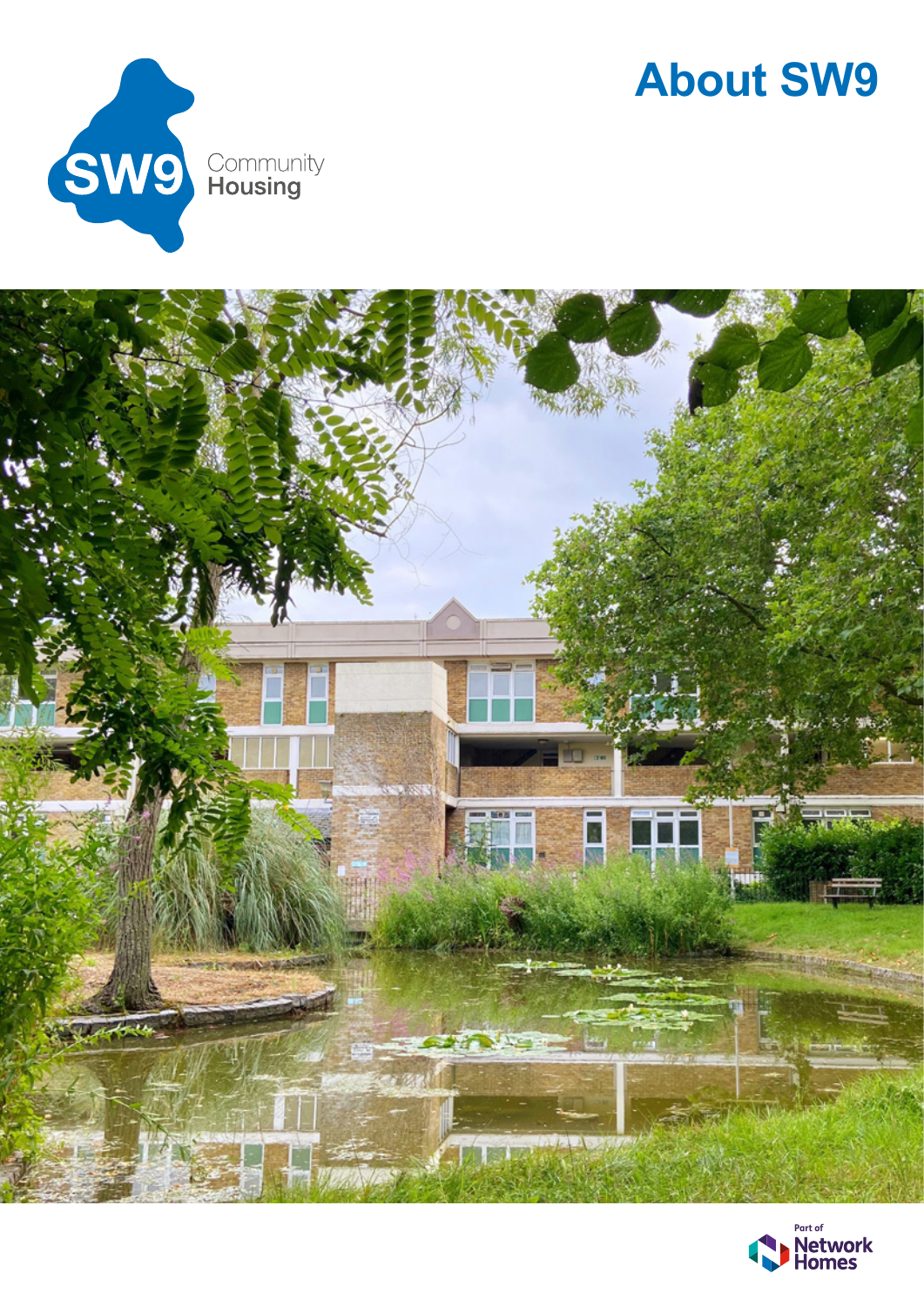### **About us**

### **Homes and the people who live in them are important to us. They're the reason we do what we do.**

There's a strong sense of community and a tradition of resident involvement in the way that the housing on Stockwell Park and some surrounding street properties is managed. We think it's that tradition and heritage that makes the area so special.

SW9 Community Housing came into being in 2016 to work closely with Stockwell's residents and build a bright future for the estate.

As the housing management organisation for the Stockwell Park Estate, we manage the day-today housing services for around 1,700 homes on behalf of the landlord - our parent company, Network Homes

# **Our mission**

**The SW9 Community Housing mission is to:** 

**"Work in partnership with local people to provide effective and sustainable housing services, enabling our community to flourish."** 



## **Our values**

**Our values reflect our commitment to providing excellent services and community cohesion through the empowerment of our residents:** 

**Independence:** SW9 aims to operate as an independent socially responsible business that builds on the accomplishments of both Community Trust Housing (our former name) and Network Homes.

**Local:** SW9 wishes to retain its close local links and support local people and businesses

**Quality:** SW9 wishes to provide good quality housing and services which will not only benefit residents but also enhance their quality of life. We will also demonstrate, deliver and promote recognised good practice within the resident-led housing sector.

**Working in partnership:** SW9 is keen to work in partnership with the local authority, other housing providers and organisations whenever this will benefit the provision of local housing and services. **Value for money:** SW9 aims to ensure it delivers competitive, high quality services that represent value for money for our residents.

**Financially sound:** SW9 will be prudent in its financial management. This will ensure a strong and viable future with the ability to continue to maintain existing homes and offer a full range of services to a high standard.

**Integrity:** The Board and staff will operate in an environment which supports the highest levels of integrity: where openness is encouraged across all our activities and with our stakeholders and partners. Our governance will be regularly reviewed to ensure appropriate controls and accountability across all areas of our business.

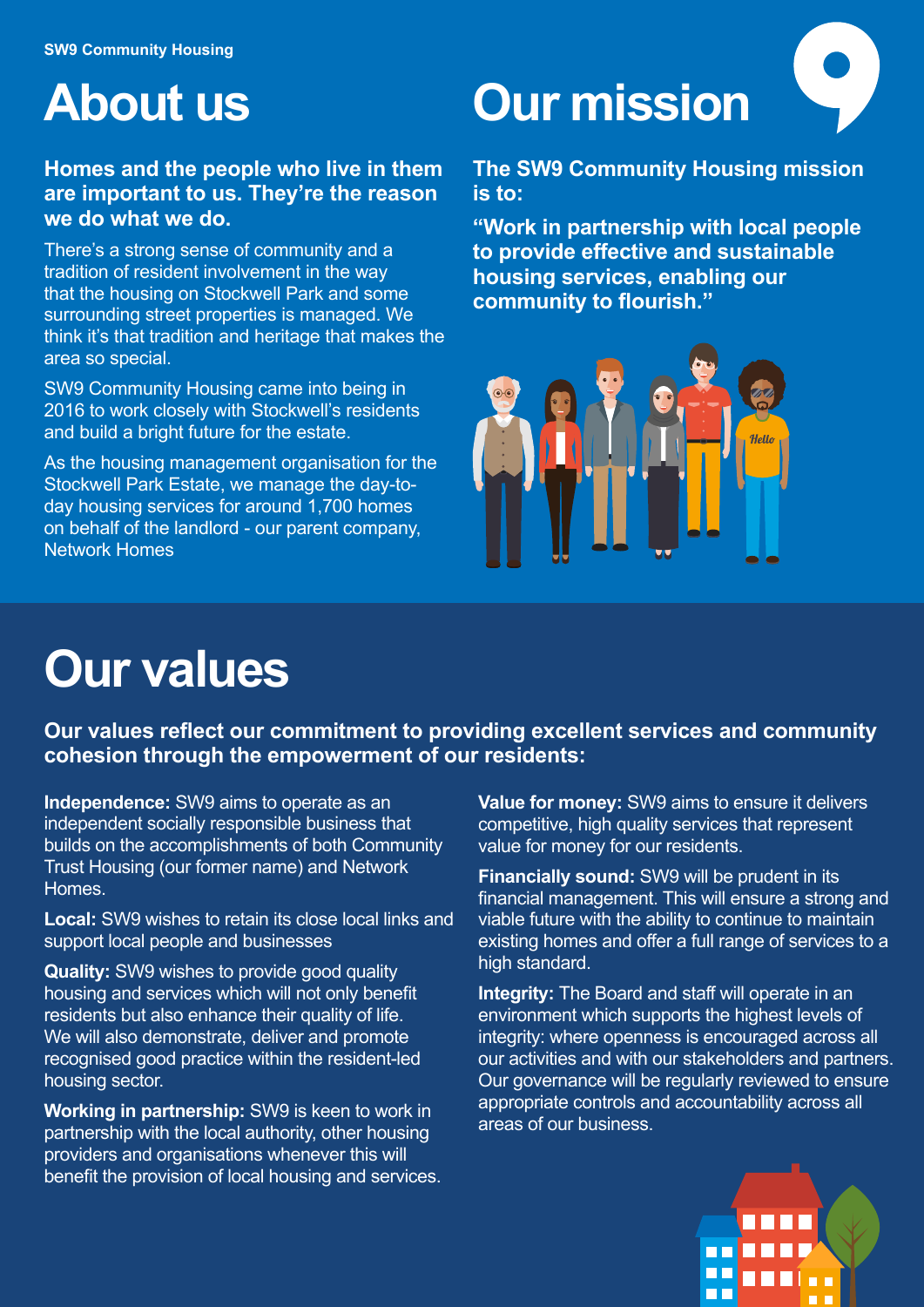## **Your Board**

### **SW9 Community Housing is a resident-led organisation. This means we encourage resident involvement at every level, including the Board.**

At capacity, four tenants, four leaseholders, four independents and one Council appointee form our Board. Together they have responsibility for the organisation's strategic direction and future.

If you are interested in getting involved, please contact Komal Doan, SW9's Community Engagement and Communications Manager:

Telephone: **0207 326 3700** Email: **getinvolved@sw9.org.uk**



**Dee Alapafuja** Chair and Tenant Board Member



**Daniel Garza** Tenant Board Member



**Daniel Cromb**  Leasehold Board Member



**Andrew Sternberg** Independent Board Member



**Olu Ajisebutu**  Leasehold Board Member



**Steven Warren** Tenant Board Member



**Paul Brett**  Leasehold Board Member

#### **New Board Members for 2021/22:**

**Tazeem Abbas** Independent Board Member

**Kieran Godwin** Independent Board Member

**Cllr Jessica Leigh** Lambeth Council Appointee **Designate** 



**Adebayo Ajibade** Tenant Board Member



**Benjamin Peart** Vice-Chair and Leasehold Board Member



**Colin Faulkner** Independent Board Member

You can contact your Board by emailing **board@sw9.org.uk** or writing to them at SW9 Community Housing Board, 6 Stockwell Park Walk, London, SW9 0FG.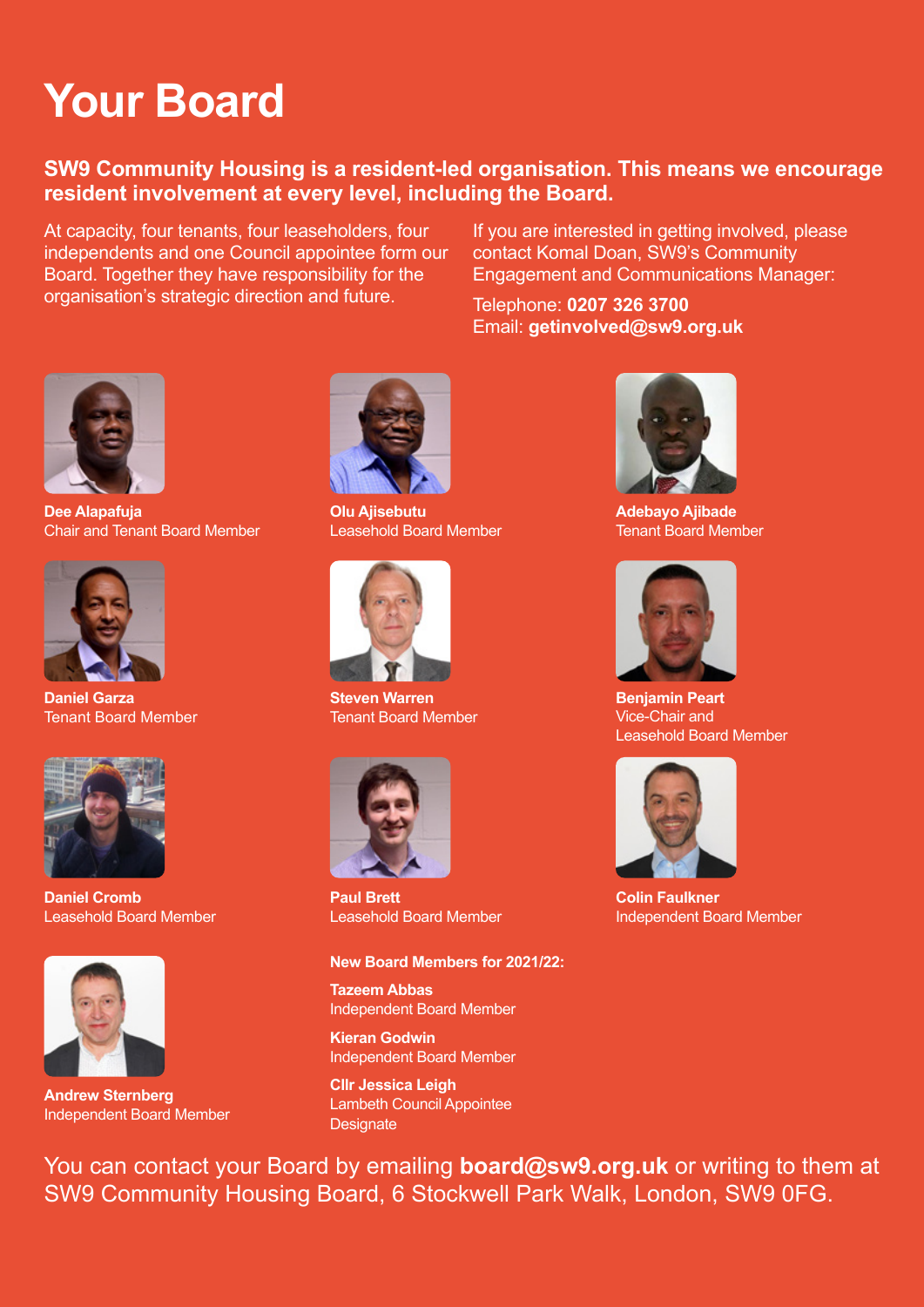#### **About SW9**

### **Your Senior Management Team**



**Delroy Rankin** Executive Director



**Dipak Patel** Head of Corporate Services



**Orane Lewis** Head of Finance

### **Your Operational Management Team**

**Patricia Aihie - Interim Housing Services Manager Simon Hall - Interim Property Services Manager** 

**Michelle Levy - Estate Manager** 

**Komal Doan - Community Engagement & Communications Manager Krishanthan Senthivel - Finance** 

**Manager** 

**Lan Chuong - Interim Income Team Leader**

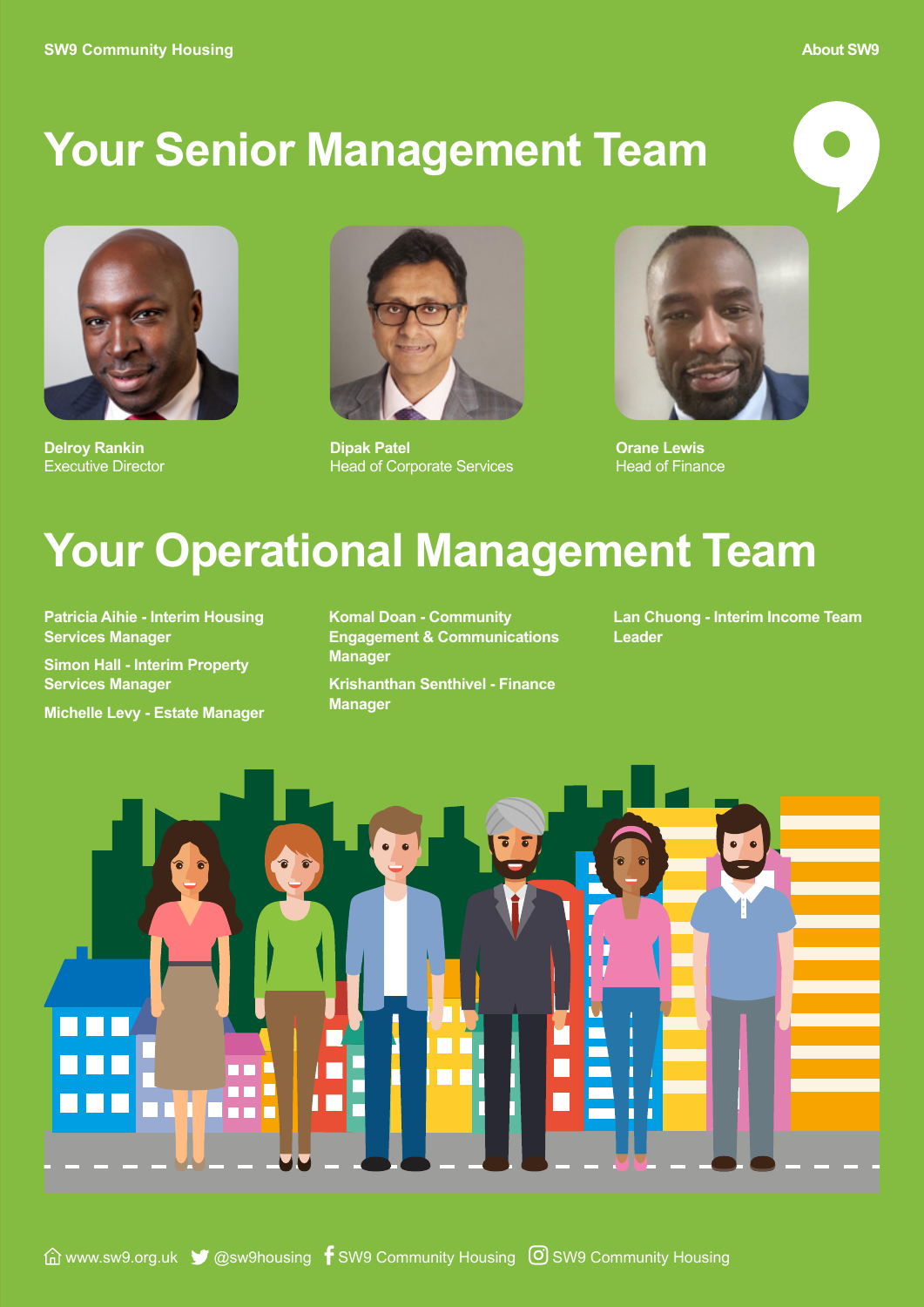### **SW9 Community Housing in numbers**

**The total number of properties we manage is 1718. This is made up of:**